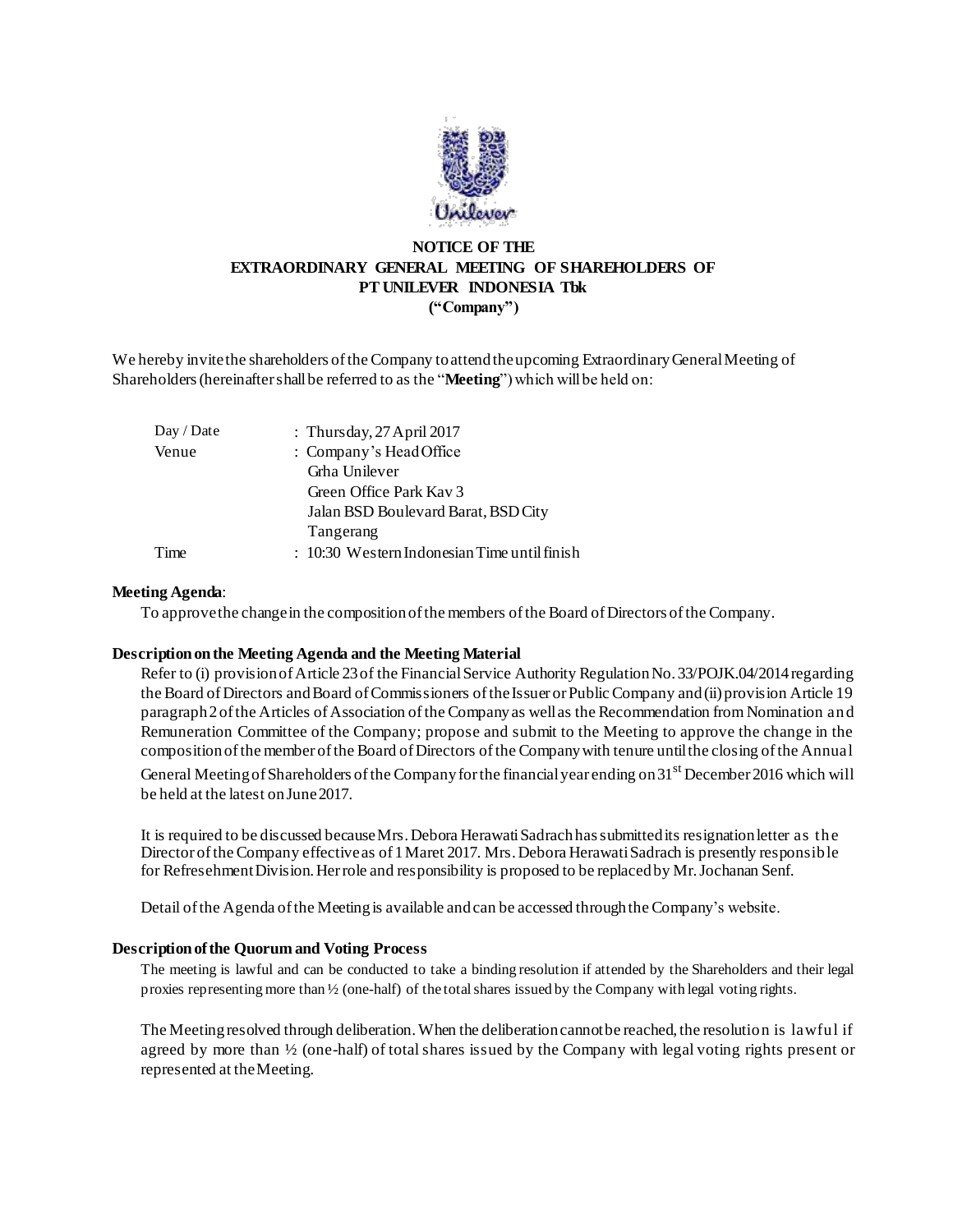## **NOTES:**

- 1. In relation to the Meeting, the Company will not send any separate invitation with regard to the Meetings to the Shareholders of the Company, therefore this notice shall serve as an official invitation to the Shareholders of the Company.
- 2. The material for the Meetings is available in the head office of the Company, at Grha Unilever, Green Office Park Kav. 3, Jl. BSD Boulevard Barat, BSD City, Tangerang, during business hours as of the date of this notice and will be uploaded to the website of the Company. The material will also be available in the Meeting.
- 3. Those who are entitle to attend the Meeting are:
	- a. Shareholders of the Company or their proxies, whose shares have not been included in the Collective Custody, whose name are legally registered on the Company's Shareholders Registration List on 27 March 2017 no later than 16:00 Western Indonesian Time; and
	- b. Shareholders of the Company or their proxies, whose shares have been included in the Collective Custody of PT Kustodian Sentral Efek Indonesia (hereinafter be referred to as the "KSEI") or in the Custodian Bank (hereinafter be referred to as the "CB") or in the Security Company (hereinafter be referred as the "SC"), whose names are registered on the Account Registration List of KSEI, CB, or SC on 27 March 2017 no later than 16:00 Western Indonesian Time, as approved by the Written Confirmation to Attend the Meeting.
- 4. The Shareholders whose shares have not been included in the Collective Custody or their legal proxies who attend the Meeting, are required to present the original Certificate of the Collective Share, or provide its copy along with the copy of valid Identification Card (ID Card) or any other valid identification document to the registration officer prior to entering the Meeting venue. For Shareholders whose shares have been included in the Collective Custody or their legal proxy, are required to provide the original Written Confirmation to Attend the Meeting and the copy of a valid Identification Card or any other valid identification document.
- 5. a. The Shareholders of the Company who cannot attend the Meetings could only be represented by their proxies based on a Power of Attorney, which form which has been provided by the Board of Directors of the Company or any other form which may satisfy the Board of Directors, with a provision that the member of the Board of Directors, Board of Commissioner and the employee of the Company may act as a proxy of the Shareholders of the Company, however the vote cast by them will not be counted on the voting process.
	- b. The Power of Attorney form is available during business hours in the Head Office of the Company, addressed in Grha Unilever, Green Office Park Kav. 3, Jl. BSD Boulevard Barat, BSD City, Tangerang, or in the Company's Security Administration Bureau, PT Sharestar Indonesia addressed in Citra Graha Building,  $7<sup>th</sup>$  floor, Jl. Jend. Gatot Subroto Kay, 35-36, Jakarta 12950.
	- c. All power of attorneys must be received by the Company's Board of Directors in the head office of the Company in the address as stated on Point b above no later than 16:00 Western Indonesian Time, at the latest 3 (three) business day before the day of the Meeting, which is on 21 April 2017.
- 6. Company's Shareholders with legal entity status (Institutional Shareholders), may be represented in the Meeting by one or more person having the authority to represent and act on behalf of s uch Ins titutional Shareholders pursuant to its Articles of Association. An Institutional Shareholders and their proxies are required to provide:
	- a. a copy of valid the Articles of Associations of the Institutional Shareholders; and
	- b. a document evidencing the appointment of the member of the Board of Directors and the Board of Commissioners or any other management staff of the Institutional Shareholders having their authority on the day of the Meeting, and the proof of notification and registration to the respective authority, including but not limited to the Ministry of Law and Human Right of the Republic of Indonesia and its registration on the Company Registration pursuant to the prevailing laws and regulations, to be sent to the Company's Security Administration Bureau at the address as stated on point 5.b above at the latest three (3) business days before the day of the Meeting, which is on 21 April 2017.
- 7. To conduct an efficient and orderly Meeting, the Shareholders of the Company or their legal proxies are kindly requested to present at the venue at the latest thirty (30) minutes prior to the Meeting started.